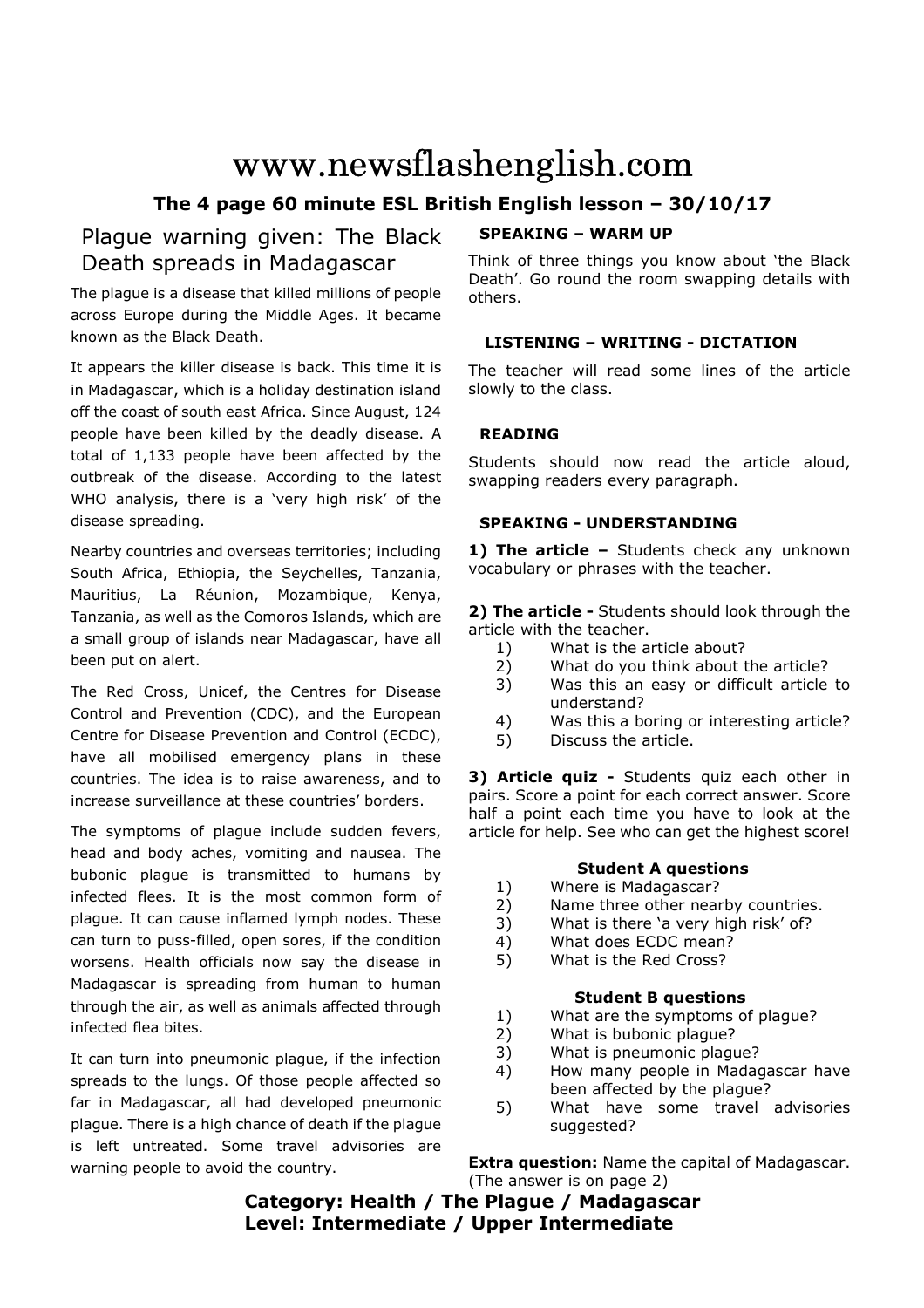#### **WRITING / SPEAKING**

about **'The Black Death***'. One-two minutes.*  Compare with other teams. Using your words compile a short dialogue together.

#### **WRITING / SPEAKING**

*In pairs* – Think of three things you know about the plague in Madagascar that were in the article. Write them below. Discuss!

 $1)$   $\qquad \qquad$ 2) \_\_\_\_\_\_\_\_\_\_\_\_\_\_\_\_\_\_\_\_\_\_\_\_\_\_

3) \_\_\_\_\_\_\_\_\_\_\_\_\_\_\_\_\_\_\_\_\_\_\_\_\_\_ Add three *other* things that you know about the plague. Talk about them!

 $1)$   $\qquad \qquad$ 2) \_\_\_\_\_\_\_\_\_\_\_\_\_\_\_\_\_\_\_\_\_\_\_\_\_\_ 3) \_\_\_\_\_\_\_\_\_\_\_\_\_\_\_\_\_\_\_\_\_\_\_\_\_\_

#### **SPEAKING – DEADLY DISEASES**

*In pairs/As a class -* Think of five other deadly diseases you could catch. Talk about each of them. Which is the worst to catch? Why? *3 mins.*

- $1)$   $\qquad \qquad$
- 2) \_\_\_\_\_\_\_\_\_\_\_\_\_\_\_\_\_\_\_\_\_\_\_\_\_\_
- 3) \_\_\_\_\_\_\_\_\_\_\_\_\_\_\_\_\_\_\_\_\_\_\_\_\_\_ 4) \_\_\_\_\_\_\_\_\_\_\_\_\_\_\_\_\_\_\_\_\_\_\_\_\_\_
- 5) <u>\_\_\_\_\_\_\_\_\_\_\_\_\_\_\_\_\_\_\_\_\_\_\_\_\_\_\_\_\_\_\_</u>

#### **DISCUSSION**

#### **Student A questions**

- 1) What do you think about what you've read?
- 2) Do you know anyone who has survived the plague?
- 3) What would you do if you contracted the plague?
- 4) Do you think the plague will spread beyond Madagascar?
- 5) What should the world do to help the people of Madagascar prevent this disease spreading?
- 6) Would you like to volunteer to help the people of Madagascar prevent the spread of the plague?
- 7) How would you know if someone had the plague?
- 8) Would you like to visit the Comoros Islands?
- 9) Is there a very high risk of the disease spreading?

#### **SPEAKING – ROLEPLAY 1**

In pairs. On the board write as many words In groups. One of you is the interviewer. The others are one of the following people. You are in a *Discussion FM* radio studio in the capital of Madagascar - Antananarivo. Today's interview via satellite to London is about: *Plague warning: The Black Death spreads in Madagascar.*

- 1) A taxi driver in Madagascar.
- 2) A doctor in Madagascar.
- 3) A doctor from the European Centre of Disease Prevention in Madagascar.
- 4) A tourist in Madagascar.

*The teacher will choose some groups to roleplay their interview in front of the class.* 

#### **SPEAKING - ROLEPLAY 2**

*In pairs - Student A* is a nurse in hospital in Madagascar. *Student B* is a journalist who is visiting the island. Start a conversation with *Student A* about the plague spreading in Madagascar. *3 mins.*

#### **SPEAKING - DISCUSSION**

*Allow 5-10 minutes* – As a class.

#### **10-20 things about the Black Death in the Middle Ages**

*The teacher can moderate the session.*

#### **DISCUSSION**

#### **Student B questions**

- 1) Did the headline make you want to read the article?
- 2) Could airlines be responsible for the spread of the Black Death?
- 3) What is the worst disease you have had? When was this?
- 4) When was the last time you visited the doctor?
- 5) When was the last time you suffered from a fever, had a headache or body ache, were vomiting or had nausea?
- 6) What advice would you offer the people of Madagascar?
- 7) What can the Red Cross and other such agencies do to help the situation in Madagascar?
- 8) What would you do if the plague spread to your country?
- 9) Did you like this discussion?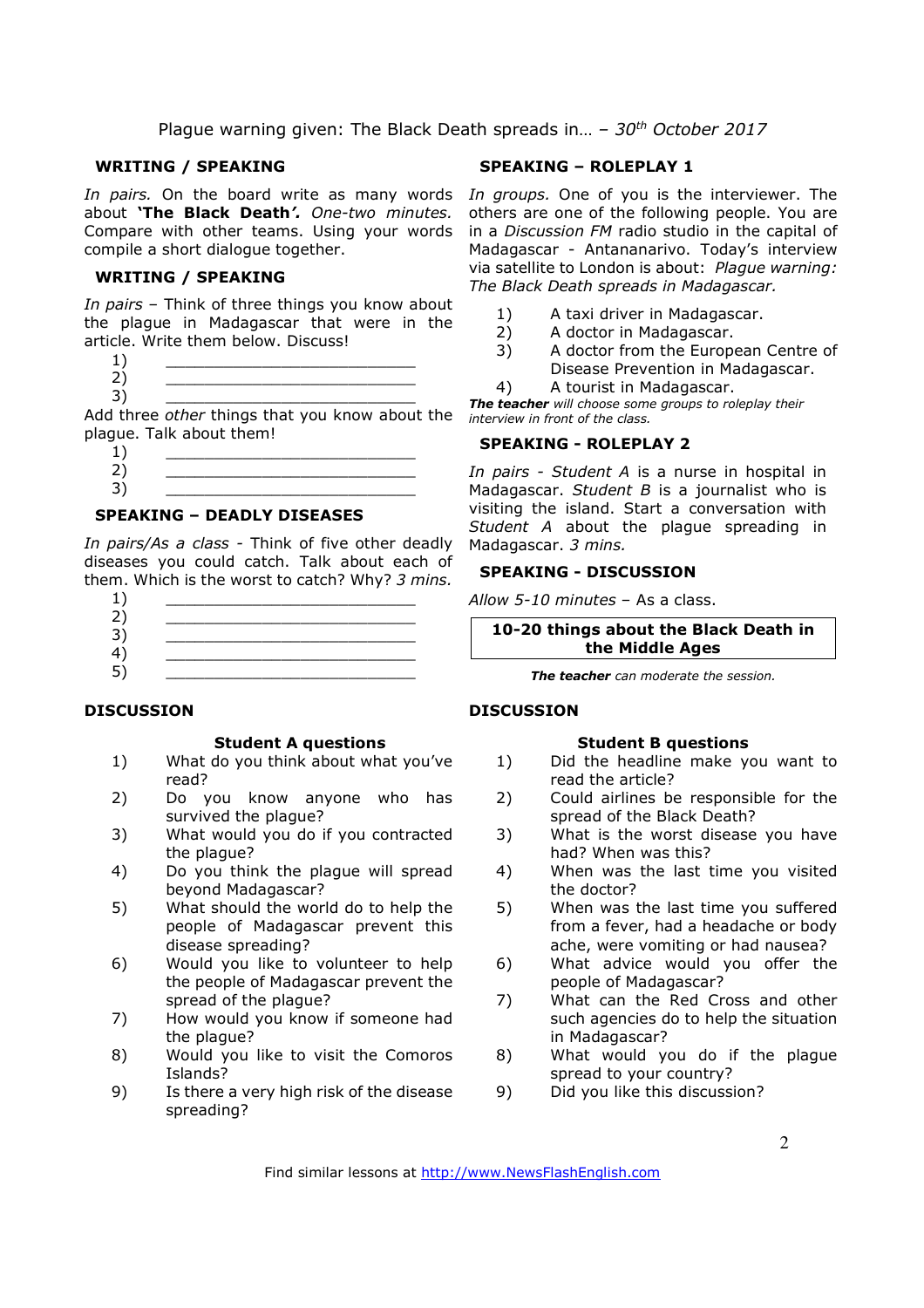#### **Plague warning given: The Black Death spreads in Madagascar**

The  $(1)$  is a disease that killed millions of people across Europe during the Middle Ages. It became known as the Black Death.

It appears the killer  $(2)$  is back - this time in Madagascar, which is a holiday  $(3)$  island off the coast of south east Africa. Since August, 124 people have been killed by the deadly disease. A total of 1,133 people have been affected by the (4) of the disease. According to the latest WHO (5)\_\_, there is a 'very high (6) ' of the disease spreading.

Nearby countries and overseas (7) ; including South Africa, Ethiopia, the Seychelles, Tanzania, Mauritius, La Réunion, Mozambique, Kenya, Tanzania, as well as the Comoros Islands, which are a small group of islands near Madagascar, have all been put on  $(8)$ .

#### *alert / risk / disease / territories / plague / analysis / outbreak / destination*

The Red Cross, Unicef, the Centres for Disease Control and Prevention (CDC), and the European Centre for Disease Prevention and Control (ECDC), have all mobilised emergency (1)\_ in these countries. The idea is to raise awareness, and to increase (2) at these countries' borders.

The symptoms of plague include sudden fevers, head and body aches, vomiting and nausea. The bubonic plague is transmitted to humans by infected flees. It is the most common form of plague. It can cause inflamed (3) . These can turn to puss-filled, open  $(4)$ <sub>,</sub> if the  $(5)$  worsens. Health officials now say the disease in Madagascar is spreading from (6)\_\_ to human through the air, as well as animals affected through infected (7) bites.

It can turn into pneumonic plague, if the infection spreads to the  $(8)$ . Of those people affected so far in Madagascar, all had developed pneumonic plague.

#### *human / surveillance / plans / condition / flea / lungs / sores / lymph nodes*

### **GAP FILL: READING GAP FILL: GRAMMAR**

#### **Plague warning given: The Black Death spreads in Madagascar**

The plague is a disease  $(1)$  killed millions of people across Europe during the Middle Ages. It became known as the Black Death.

 $(2)$  appears the killer disease is back -  $(3)$  time in Madagascar, (4)\_\_ is a holiday destination island off the coast of south east Africa. (5) \_\_ August, 124 people have been killed by the deadly disease. A total of  $1,133$  people have been affected by  $(6)$ outbreak of the disease. According to the latest WHO analysis, there is a 'very high risk' of the disease spreading.

Nearby countries (7) overseas territories; including South Africa, Ethiopia, the Seychelles, Tanzania, Mauritius, La Réunion, Mozambique, Kenya, Tanzania, (8) the Comoros Islands, which are a small group of islands near Madagascar, have all been put on alert.

#### *as well as / which / since / that / this / and / the / it*

The Red Cross, Unicef, the Centres for Disease Control and Prevention (CDC), and the European Centre for Disease Prevention and Control (ECDC), have all mobilised emergency plans (1) these countries. The idea is to raise awareness, and to increase surveillance at (2) countries' borders.

The symptoms of plague include sudden fevers, head and body aches, vomiting and nausea. The bubonic plague is transmitted to humans (3) infected flees. It is the most common form of plague.  $(4)$ can cause inflamed lymph nodes. These can turn to puss-filled, open sores, (5) the condition worsens. Health officials now say the disease in Madagascar is spreading from human to human through the air, (6)\_\_ animals affected through infected flea bites.

It can turn (7) pneumonic plague, if the infection spreads to the lungs. (8) those people affected so far in Madagascar, all had developed pneumonic plague.

*if / of / as well as / by / in / these / into / it*